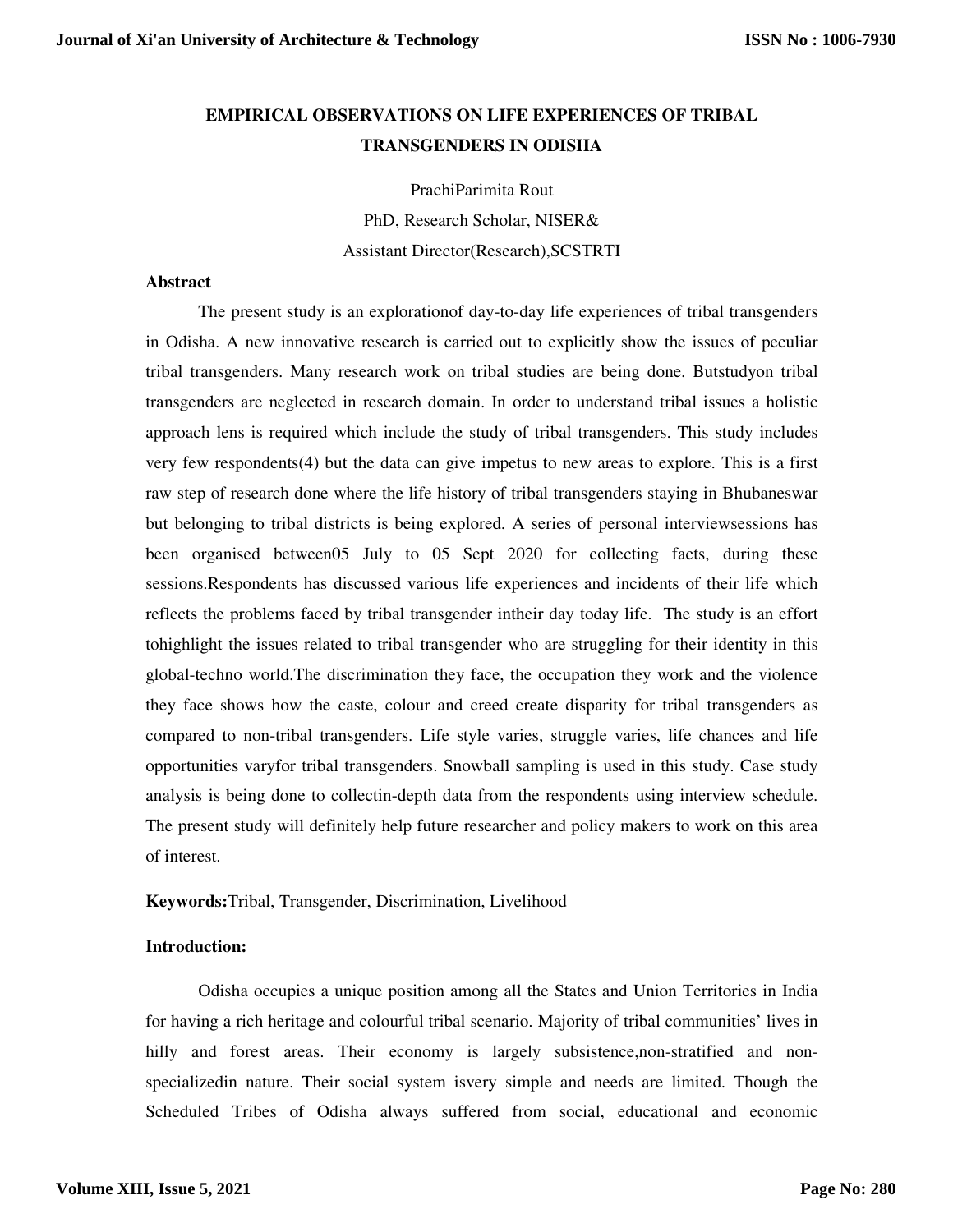backwardness due to geo-historical reasons but they have their own unique distinctiveness and social-cultural characteristics. There are around 62 Scheduled Tribes in Odisha and they speak around 74 dialects. Their ethos, values and ideologies haveglobal level appreciations.Tribal communities are diverse from each other as some belong to nomadic food gatherers and hunters and some are skilled settled agriculturists and horticulturists. Odisha has the privilege of having highest number (13) of Particularly Vulnerable Tribal Groups (PVTGs). As per the 2011 census there 22.85% of tribal population in the state (SCST Department, 2017-18). The statistical data base explores the data of tribal in general. But data on tribal transgenders lack in every discourse of life. No work and research on tribal transgenders are done till now widely. The Supreme court of India in its NALSA judgement 15 APRIL,2014 gave them legal recognition as "Third Gender"(Dutta). But unfortunate on our part that their viability and recognition for 6 years is neglected and hidden under tribal research and development perspective in Odisha(Dutta).

## **Who Are Transgenders?**

Transgender communities historically exist (Khan et al 2009) in almost all the types of societies under different cultural contexts. The hijra, also called 'third gender' or eunuchtransvestites, has existed for centuries in the Indian sub-continent (Nanda, 1999; Reddy, 2003). Kama Sutra provides widedescription of sexual life of people with 'third nature' which is referred to as Tritiya Prakriti (Chakrapani, 2010). According to Peoples' Union for Civil Library (PUCL) report (2001), hijras are social cultural construct in which a transgender person, who is biologically male but takes on the gender roles of the female. In India, Transgenders have their own form of social organization and form a parallel society. A transgender is defined as being born with one physical sex, but their actual sex is different. It does not account for cross-dressers, gender benders, people who are blends, inter-sexed, duogenders or others also called as gender queer. They pose both the male and female characteristics together. Their vulnerabilities, oppression Chakrapani (2010), frustrations and insecurities have been historically ignored by conventional society. The focus of this research is to study the various issues faced by hijras and transgender women using the social exclusion framework, and highlight the relation between this exclusion and their quality of life. Gilbert et.al. (1998:80) defines "A cross-dresser is a person who has an apparent gender identification with one sex, and who has and certainly has been birthdesignated as belonging to one sex, but who wears the clothing of the opposite sex because it is the clothing of the opposite sex. This excludes people who wear opposite sex clothing for other reasons. Also, the group does not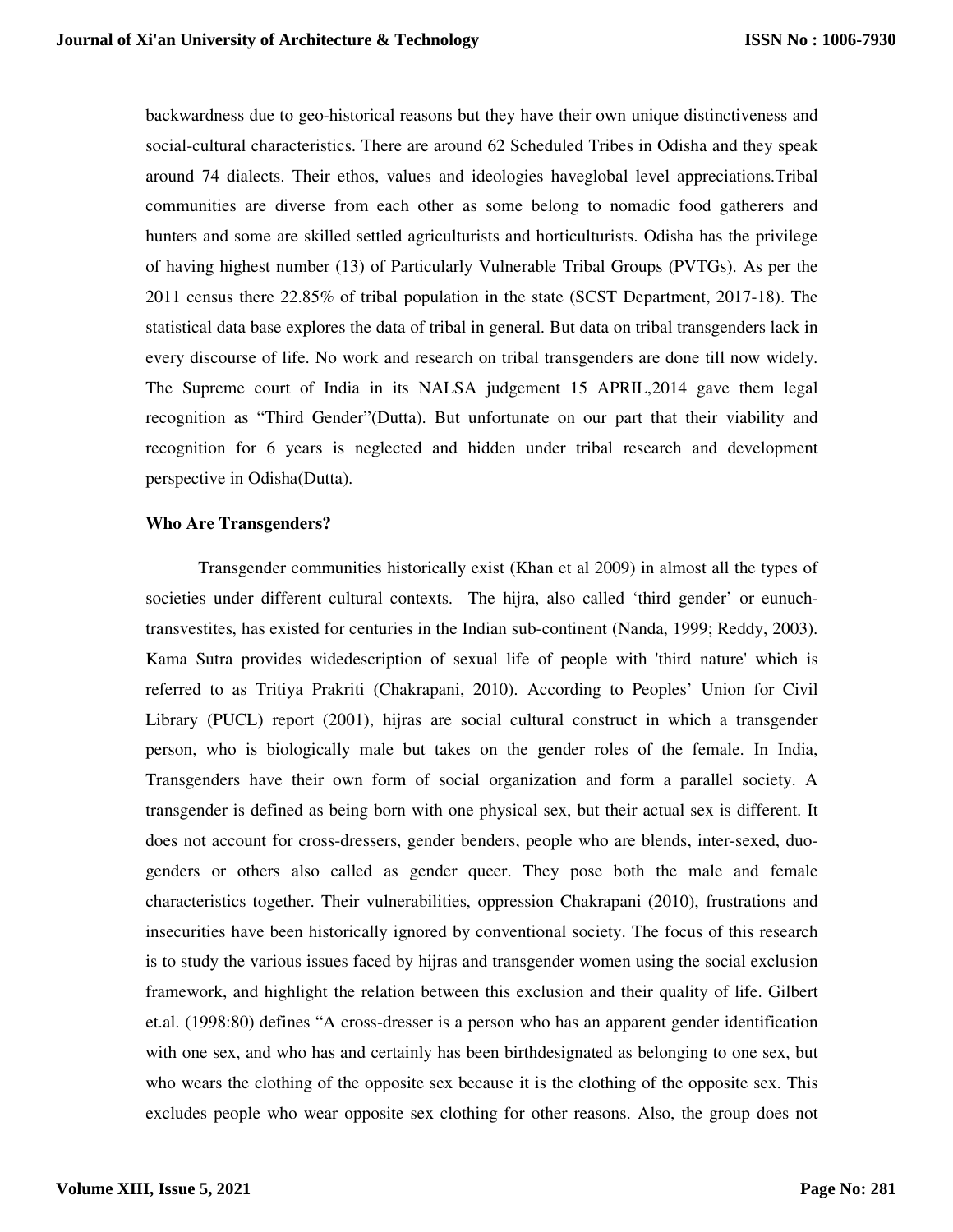include those female impersonators who look upon dressing as solely connected to their livelihood, actors undertaking roles, individual males and females enjoying a masquerade, and so on. These individuals are cross dressing but are not cross dressers. Cross-dressers may not identify with, or want to be the opposite gender, nor adopt the behaviours or practices of the opposite gender, and generally do not want to change their bodies medically. The majority of cross-dressers identify as heterosexual".

The nationwide Behavioural and Serological Surveillance in India discussed the vulnerability of transgenders to social discrimination in terms of lack of legal recognition and ambiguity related to their gender identity; little access to public and private health services; use of social welfare and health insurance schemes (Verma, 2011) and employment opportunities (Chakrapani, 2010). They also have no access to theatres, shopping malls, public toilets, and such other public places. This kind of discrimination has pushed them to begging, dancing or become sex workers.

# **Statement of The Problem**

Many issues are there with transgenders that they face due to their gender identity disorder (GID). But there are peculiar problems strictly applied to tribal transgenders in the study area. The major problems faced by the tribal transgender are as follows:

- 1. Tribal transgenders are neglected in transgender community.
- 2. Tribal transgenders voices are not taken as important and ignored.
- 3. Status of tribal transgenders are low in transgender community.
- 4. They are restricted to beg in rural and under developed area which lead to lower income for them.
- 5. Violence and discrimination rate is more against tribal transgenders as compared to non-tribal transgenders.
- 6. Due to black colour tribal transgenders are less appreciated to participate in any dance festival organised locally and to go for baddhai ceremony. Beauty and colour counts a lots for transgender community.

# **Objectives**

Keeping the above facts in mind, the focus has been given to know:

- 1. The find out the socio- economic conditions of tribal transgenders in the study area.
- 2. To examine the lifestyle and sources of livelihood of the transgenders in Odisha by conducting case studies.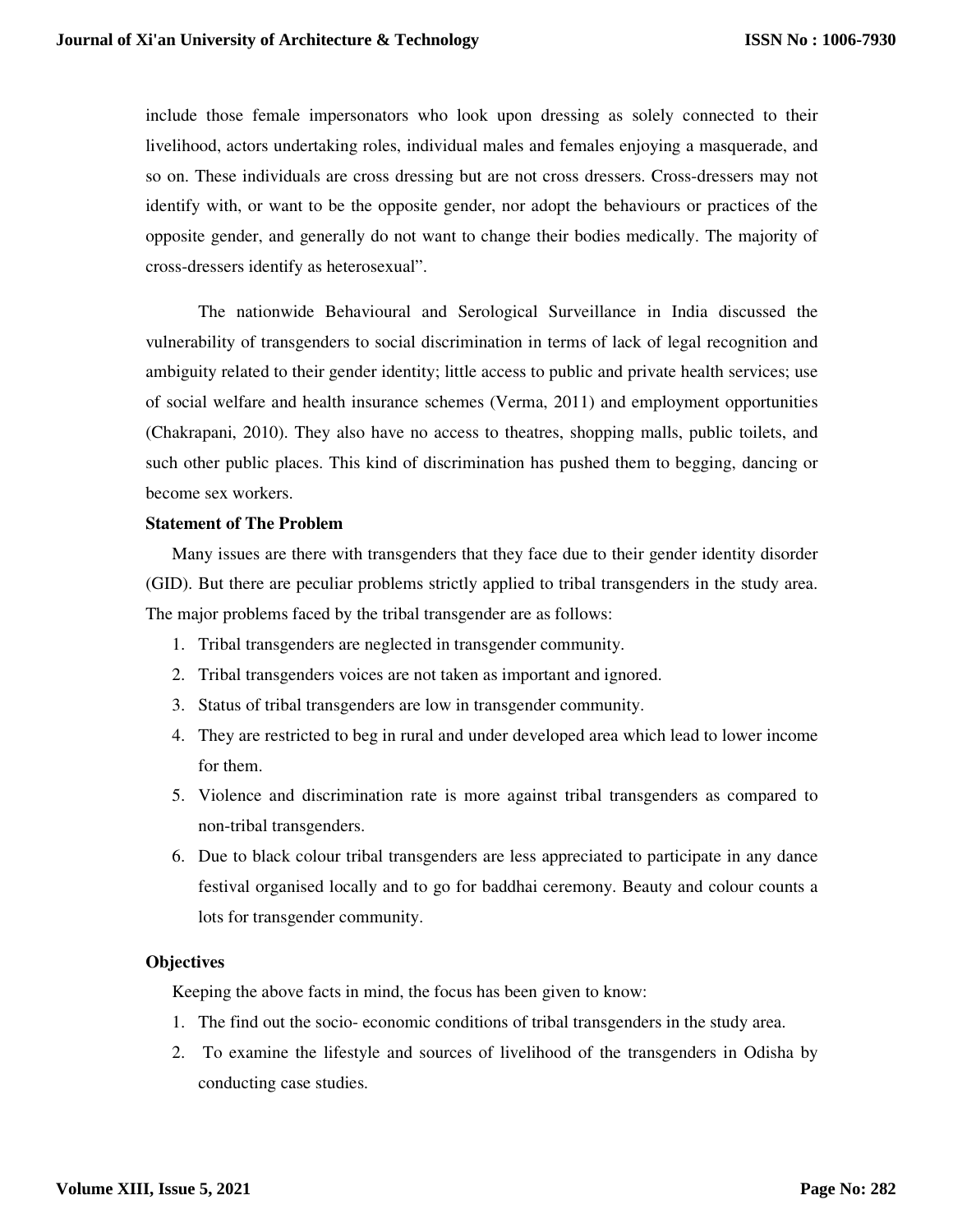3. To examine the nature of discriminations that tribal transgenders face in their day to day life experiences.

# **Methodology:**

The study is based on primaryand secondary sources of data collection. Descriptive cum exploratory research design is be used in this study. The study included both qualitative and quantitative data analysismethod. Study areaincludekhordha district of Odisha.Semi structured Interview schedule is used to collect data. In case of secondary sources of data collection various books and articles are reviewed. Snowball sampling is usedas sampling method. Total 4 tribal transgenders are included in this study.

# **Limitations of the Study:**

The study includes some limitations such as very few respondents are included in this study. Due to  $COVID - 19$  personal interaction and rapport building with respondents of the researcher is less and hence sample size is also low. The study is limited to Bhubaneswar area only.



**Age Composition**

**DataAnalysisand Discussions**

 The age composition of the respondents also matters in relation to the position they occupy in their life course. Sania (34) and Rani (36) are now in the position of guru. Once upon a time they were chela but in due course of time they adopted some transgenders as their chela and now avail the position of guru to many transgenders. Besides Monika (24) and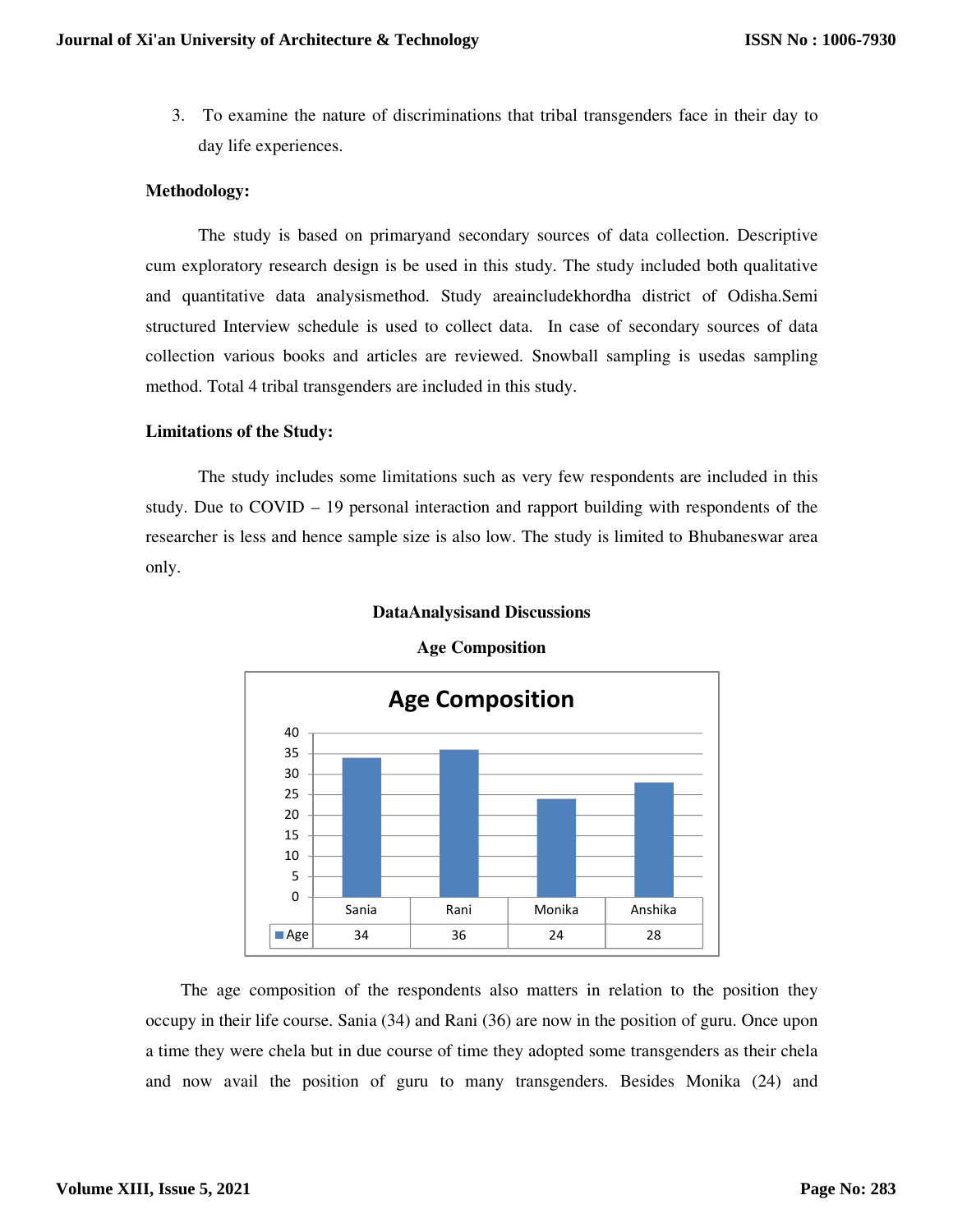Anshika(28) are not guru but are chelas to their guru. The age distribution shows that according to the age profession also changes as discussed below.



# **Educational Qualification**

The second analysis describes about the educational qualification of respondents. Sania has completed + 2 (Arts)whereas Rani has just completed  $6<sup>th</sup>$  class. Monika has gone up to  $9<sup>th</sup>$ class and Anshika has completed  $10<sup>th</sup>$  class. This shows that all of them have not done higher education and their gender ambiguity or trans behaviour is responsible for that. In tribal society also the education is given least importance. Family, school and neighbours has not supported to them to educate themselves freely with dignity but discriminated them always in all sphere of life. Due to stigma and discrimination higher education is denied to tribal transgenders. Still in the study it is found that some tribal communities have no stigma against a transgender child. Rather they equally love and support them. This is a unique finding which is not seen in our mainstream society.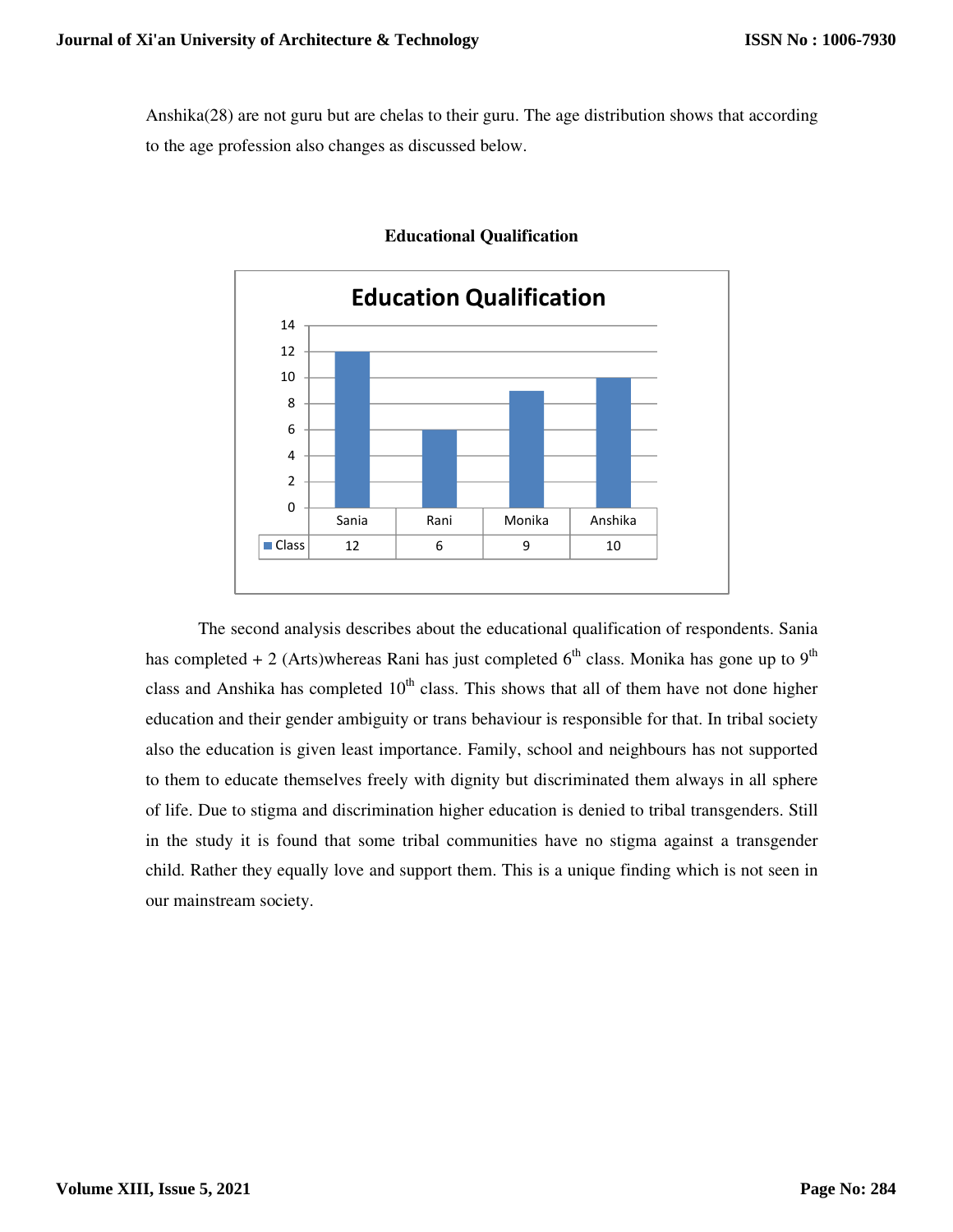

The income of the respondents in this study also depicts some unique findings. Although the said income is told to the researcher by respondents is secret and varies from one month to another. Basically they don,t tell theactual amount and it is not fixed in nature. But by developing good rapport by researcher with the respondents the data is being explored by conducting the research. But the income of these tribal transgendersguru are less as compared to other non-tribal transgenders guru revealed by researcher in many conversations. The group is done separately for all tribal transgenders where they can do road begging, sex work, go for baddhai and do social work. The areas procure less income as the areas are semi- urban or rural in nature. Discrimination is also there in transgender community related to caste, class, colour and creed. Mainly the high caste transgender guru occupy high status and power including high income for them. Sania earns Rs.30,000 per month approximately, Rani also earns around Rs.25,000 per month approximately. Majority of their income come from their chelas. As chelas contribute some part of their income to their gurus every month. Monika's income is around Rs. 15,000 per month and Anshika,s income is around Rs.18,000 per month.

## **Income per month**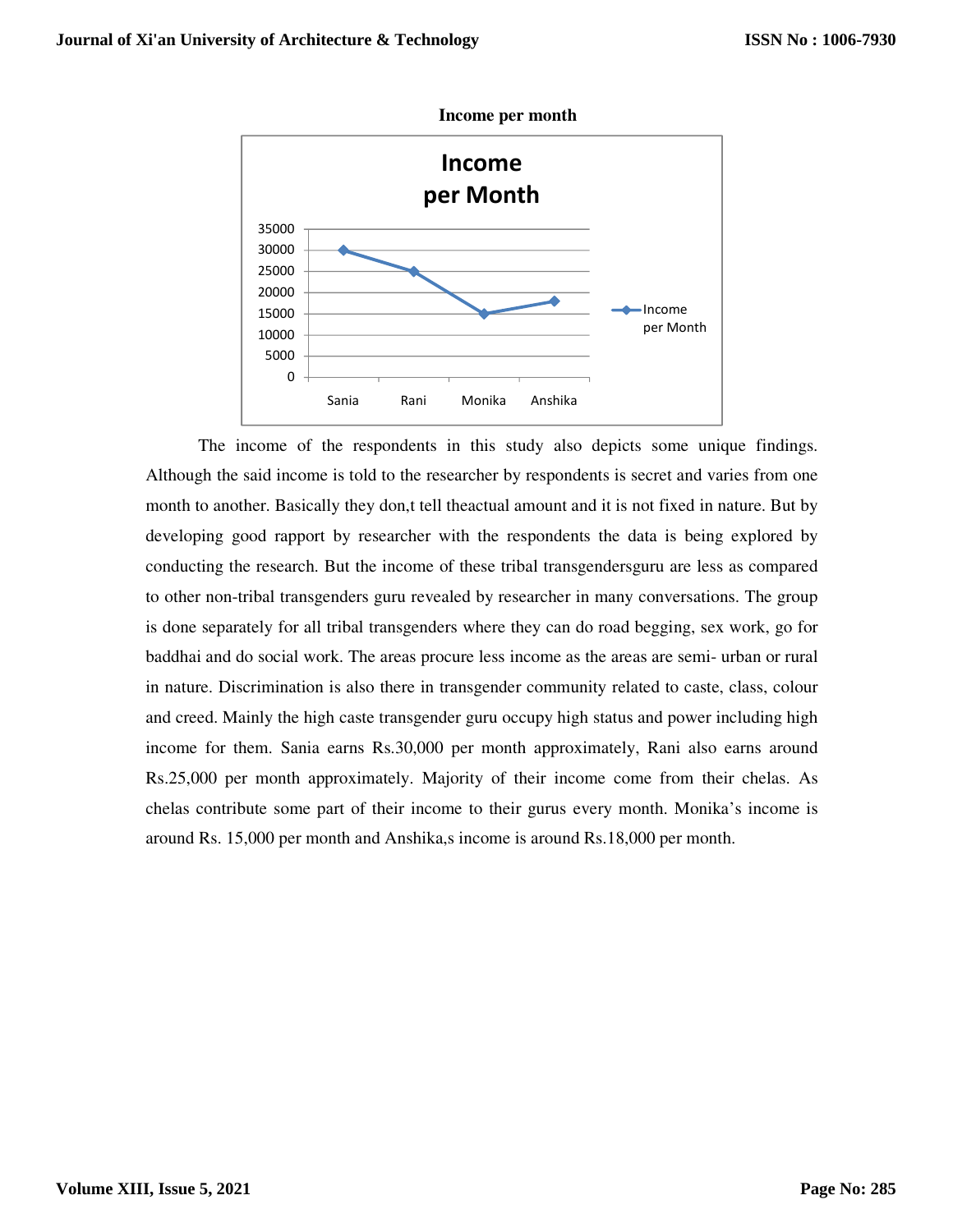

#### **Sources of Livelihood**

The sources of livelihood are highly linked with age and education of tribal transgenders in the study area. The data reveals that road begging, sex work, dancing and job in private office is their main source of income. The data depicts that tribal transgenders are discriminated and neglected in work place. Availability and accessibility to normaljob as done by general people is restricted to them. Coming to Rani, her age is 36 and her source of income is social activist and road begging. In her initial days she was doing sex work but with the passage of time she becomes a guru and now she has changed her livelihood. Similarly, Sania aged 34 do same work as Rani. She is guru to many transgenders too now. Monika aged (24) earn her livelihood through road begging and sex work. Anshika aged(28) do dancing and private job in an office.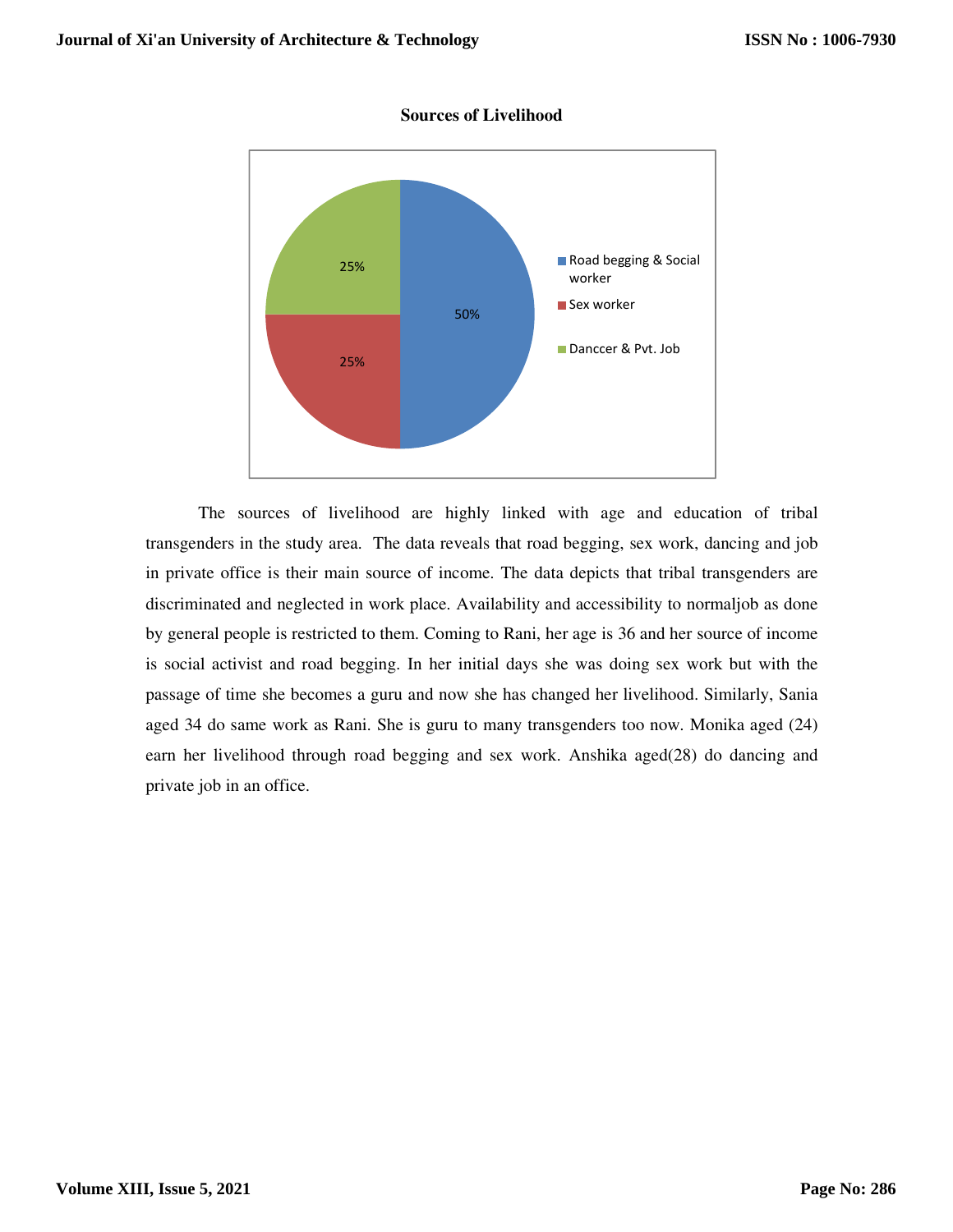

#### **Forms of Discrimination**

The forms of discriminations that tribal transgender faces are included in this study.The discriminations are in the form of verbal abuse Sania faces in her work place as she used to beg in road. Rani being a transgender guru receives respect and love from her chelas but the society never accepts her as a normal human being and thus she is discriminated from the society as in her back all use to laugh when she visit to a public place. Anshikasaid that in her office she is always used for entertainment purpose and all use to make slang comedies on her and also sometimes she faces physical abuse too. Monikafaces discriminations from her customers as she is a sex worker. Sometimes she get less payment and sometimes faces physical violence. Most of them receive discrimination related to their tribal identity and black colour.A verbal communication shows the rate of discrimination is more among tribal transgenders as compared to non – tribal transgenders.

# **CASE STUDIES**

To make the study more in depth and fruitful case study of 4 tribal transgenders are collected. Each case study explains the trauma and struggle each tribal transgender face in their day-to-day life.

## **Case Study- 1 RANI (KANDHA TRIBE)**

Rani (name changed), is staying in Bharatpur aged 36 belong to kandhatribe.By explaining her childhood Rani said her family,s financial condition was very poor . Her house was in Balliguda block of kandhamal district. By the help of NamitaParida she came to join trans community since she was only 15 years old.She has two sister and one brother. Due to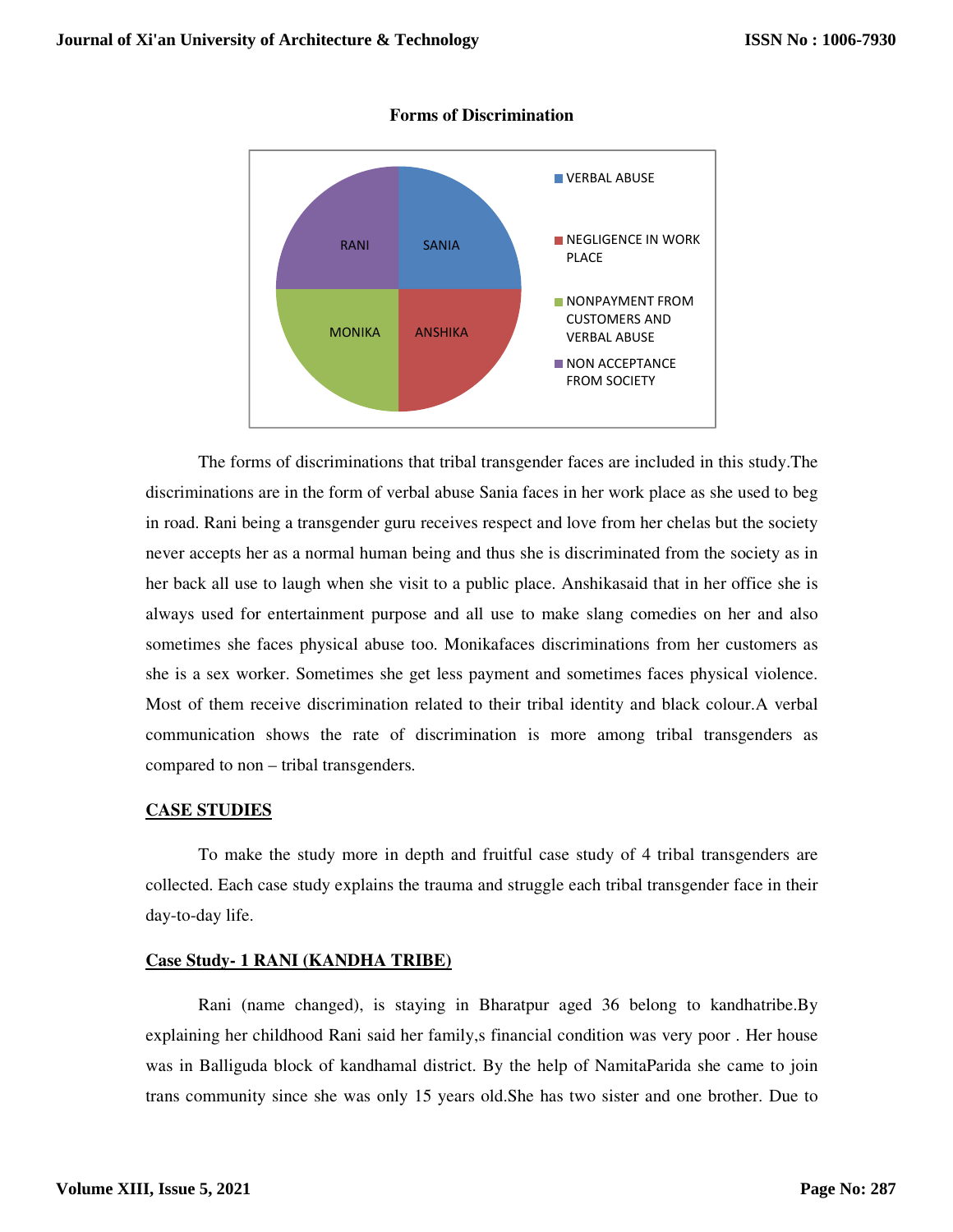families low income, she had worked in mills as daily wage labourer amounting Rs. 10 per day. She used to do all household works including cooking and taking care of her younger brother and sisters.Started her journey as a transgender from Jharsuguda and by struggling too hard now she is a guru to many transgenders in Jatni currently. Researcher observed, She was very tall and fair looking. Her appearance was very impressive and she was the head of the group. Without asking, Rani herself told that she was the head of trans community, and showed her identity card. She was sitting on her bed; her room was well furnished with luxury items. Being very dissatisfied from the mainstream society, she reluctantly replied, "Mein kyakarungi interview deke, humaritohzindagi hi tabaah ho gayihai." However, after requesting repeatedly, she agreed. Rani is a political activist, who is fighting for the rights of third gender people (hijras) in Jatni, especially of the two third gender (hijra) children, who were living with her in her dera. Being disappointed from the local government she criticized the state for not supporting the rights of this community. She is the guru of the chelas (50 in number) who were residing in the dera. Besides Rani said due to COVID-19 now the source of income of all transgenders are in trouble. Train begging is denied to them by government and due to lockdown sex work in road side is prohibited. These two activities are the main source of income for transgenders. Now they are in financial problems. Besides due to a tribal transgender guru her command is low as compared to non-tribal transgender guru. Her voice and demand is considered less important. .

## **Case Study –2 SANIA (MUNDA TRIBE)**

Sania a leading tribal transgender guru belongs to Munda community of sundargarh district. Her lifestyle is very charming. She always dressed herself like a Devi (Goddesses). Have long hair and shiny eyes. Her day started with a cup of tea prepared by her chella. Then she take bath and worship to Murgimata (transgender deity) . Then she use to take her breakfast at 9 am. As she is working as social activists in different areas, then she use to visit different government offices by taking the demand and need of their community. She has her scooty which she used to go everywhere. Then again she do her lunch at her house prepared by a trans cook but menu decided by Sania. Again at 3pm she organised her group meeting with all her chelas. Besides she visited brudhashram (old age home) and orphanage frequently to help them in various matters. She socialised her chellas with tribal traditional health practices and simplicity. The unique thing that she reveals that her family accept her still knowing her gender identity disorder. Besides, she used to take the financial burden of her family. Her village people love her. If any people face any problem in her locality, she used to help them always.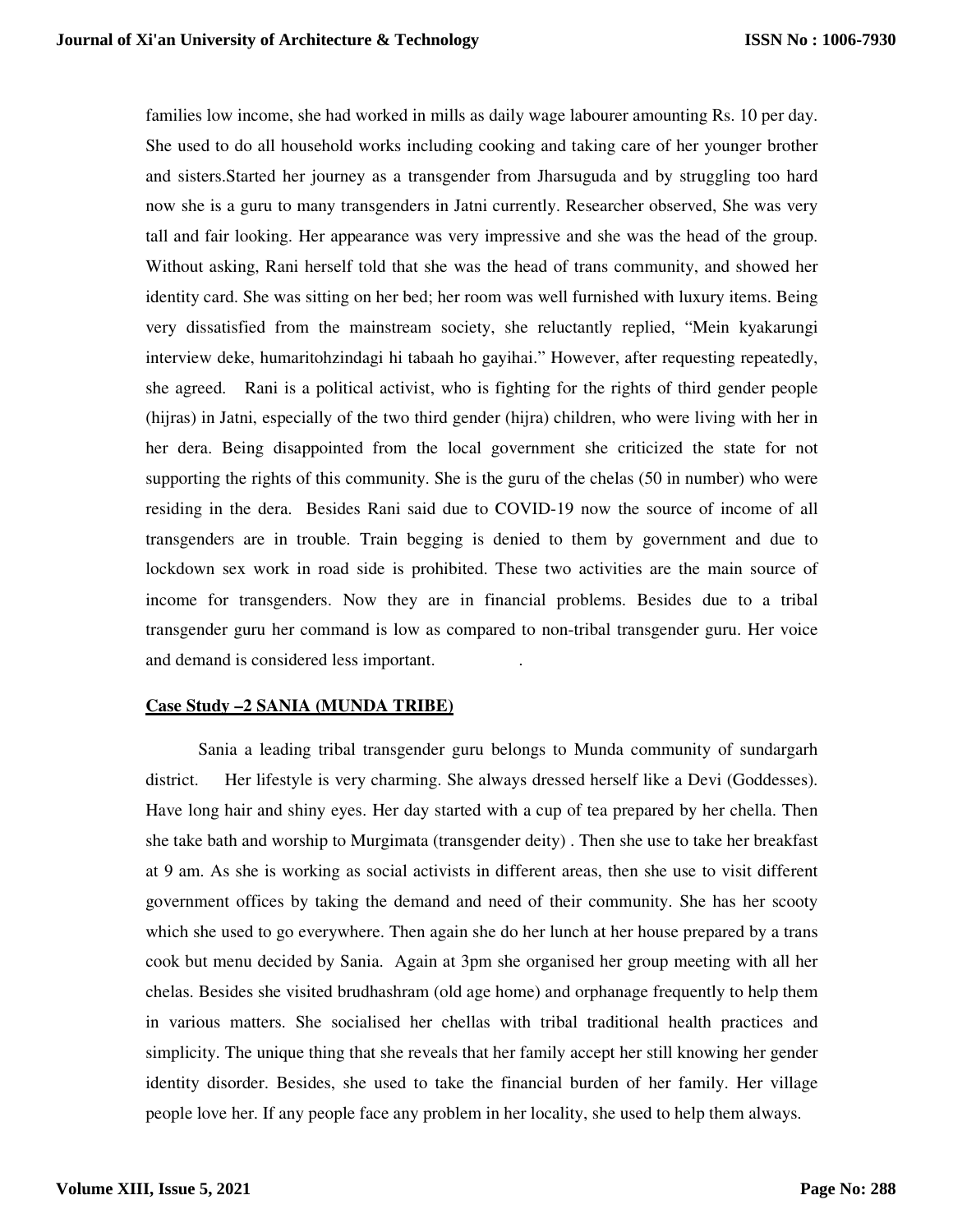By asking her about her peer trans group, she replied as she is a tribal so her chela are not allowed to go for begging in urban areas. They are being allotted in under developed areas which are semi – urban or rural in nature. So their income is also low ultimately Sania's income become less as she gets less shares from her chelas for her survival. Being a guru of many transgenders still she faces problem as a tribal. Caste hierarchy also plays an important role in transgender community.

# **Case Study- 3MONIKA (SANTAL TRIBE)**

Monika (name changed), is the 2nd child of her parents belonging to santal tribe of Mayurbhanj. She was brought up like a boy and was named "Sonu" by the parents. Before Monika (then Sonu) was born her parents had a daughter. They were expecting a boy. Although, doctors told the parents about the abnormality from the time she was born, but they were in a hope that they will provide best treatment to their baby and Sonu will get well like a normal boy. They used to live in Angul as father work there in an office there. Sonu (now Monika) was admitted to school like her sister and completed primary education from a convent school. Monika"s (Sonu) up-bringing was done like a boy. However, her identity of being a third gender was kept secret from everybody; even her sister did not know the reality. She was made to wear clothes like a boy and always behaved in a perfect masculine way. Her parents were so conscious about her sexual identity,that they sent her to school upto 7th standard only and later on, the study was done from the home itself. At that time, she was just 12 years old and did not understand the reason for not going to the school, whereas her sister used to study in High school at that time. She always used to ask her father that why she was not made to study in school. Her father always used to avoid these kinds of questions. Later, when she grew and became conscious about her abnormality, she understood, the reason for not being allowed to go to school or play with the children in the neighbourhood.

It became emotional for Monika to recall the day when she entered into the third gender (hijra) community. She was forced by her father's brother and her wife, as they were the ones who brought the news to the local third gender people (hijras). Monika argued that a group of third gender people (hijras) came to their home when her father and her sister were not present. Mother on seeing the hijras asked her (Monika) to hide herself in the kitchen. The hijras asked Monika's Mother to handover Monika to them. Monika memorizes that her mother cried and begged before them to let her father reach and then they will discuss the matter. On her father's arrival also, the community didn't listen and forcibly took her (Monika) with them. Her parents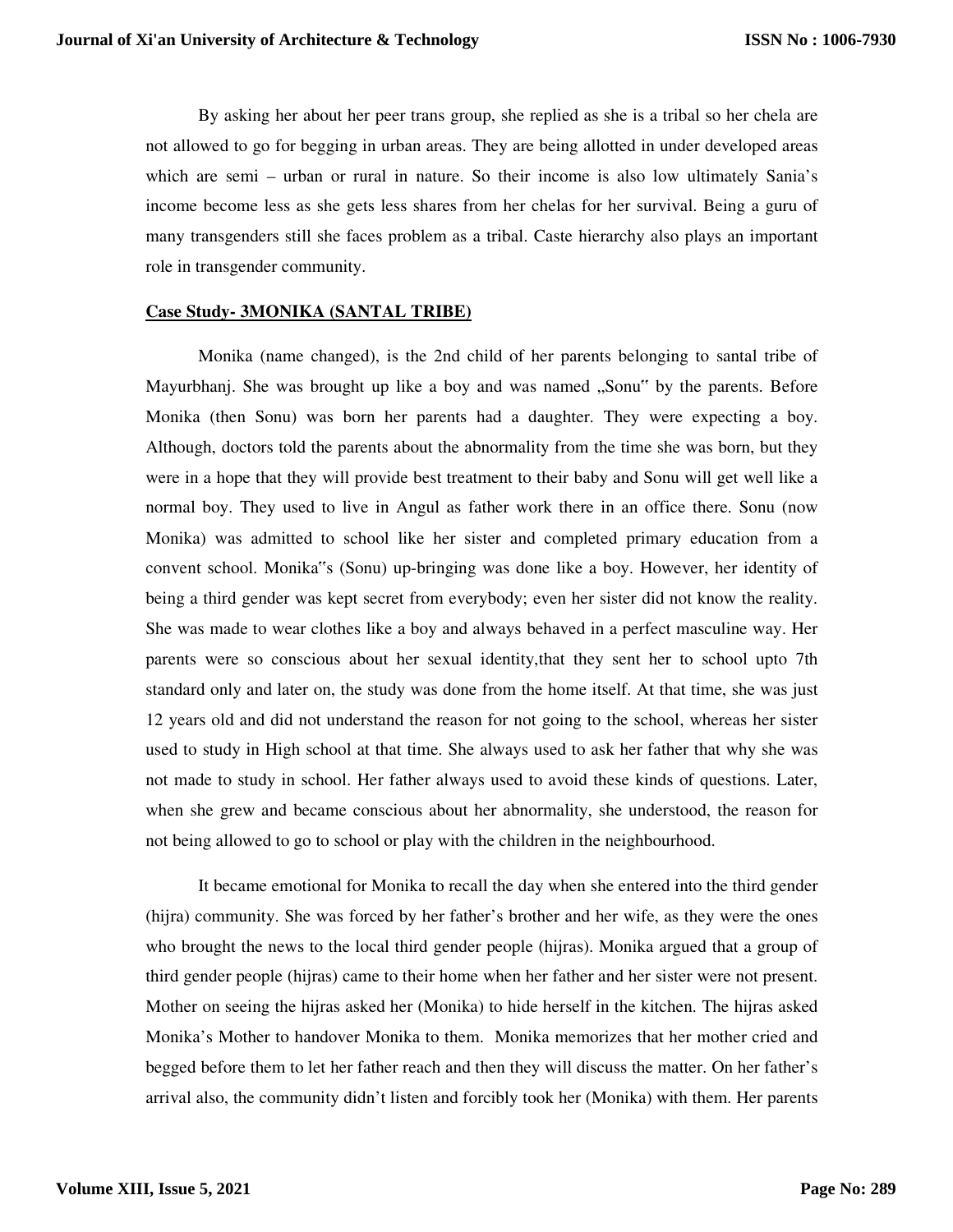cried helplessly but all their efforts were of waste. The people in the neighbourhood stood watching the whole scenario but none came for the help. Monikawas then taken to the hijra community which seemed to be a new world to her. Monika recalls the day when the initiation ceremony took place wherein, she was given a female attire to wear and was told not to cut the hair in future. It took time for her to adjust in the new settings and identify with the third gender community.

There is a traditional ritual role of third gender people (hijras) of conferring blessings on newly born as well as on newly married. However, people in Angul and in the surrounding areas believe that Monika has power to bless those people who want to become parents or are facing complication, or who want a son or who want to marry. There were cases of people getting married and blessed with the children when they were given blessings by Sonia. Monika is quite famous in her area and everybody in the neighbourhood and in area respects her. Till today she used to cook the typical tribal food which her mother used to cook for her. She uses natural herbs for her hair as her mother taught her sister which Monika practice today also.

# **Case Study- 4 ANSHIKA (MUNDA TRIBE)**

Anshika (name changed), 24 years old is a dancer by profession belong to Munda tribe of Rourkela. She attended, Government high school, in Rourkela, till the tenth standard. She speaks fluent Hindi, and sometimes English. She is from a small village in Rourkela and her father is a farmer.She is 24 years old and had been a third gender (hijra) since her teens. Anshika dances and sings whenever She gets an opportunity, besides this She also earns his living as a housekeeping supervisor in a Honda showroom in Bhubaneswar. At the first sight, Anshika is found wearing jeans, shirt, and earrings along with other accessories and eye makeup on her face completing his attire with a high heel sandal. He loves wearing female dresses but it was not allowed by his boss in the office hours.Besides she is called as "Adivasi chakka" in her officefrequently by colleagues.Anshika is called as "Billo Rani", whenever he goes out for dancing and singing in marriage parties.

 On being asked about her life, she narrated a long story and recalled her childhood and adolescence period. She said, "I will tell you about us (middleman/hijras). Hijras dress like girl because of the sexual desire for men. We are born like human beings, from the womb of our mother. However, at 5, or 8 or 10 years of age, one comes to know that one is different". Anshika further argued that, after she passed her matriculation, she always thought about what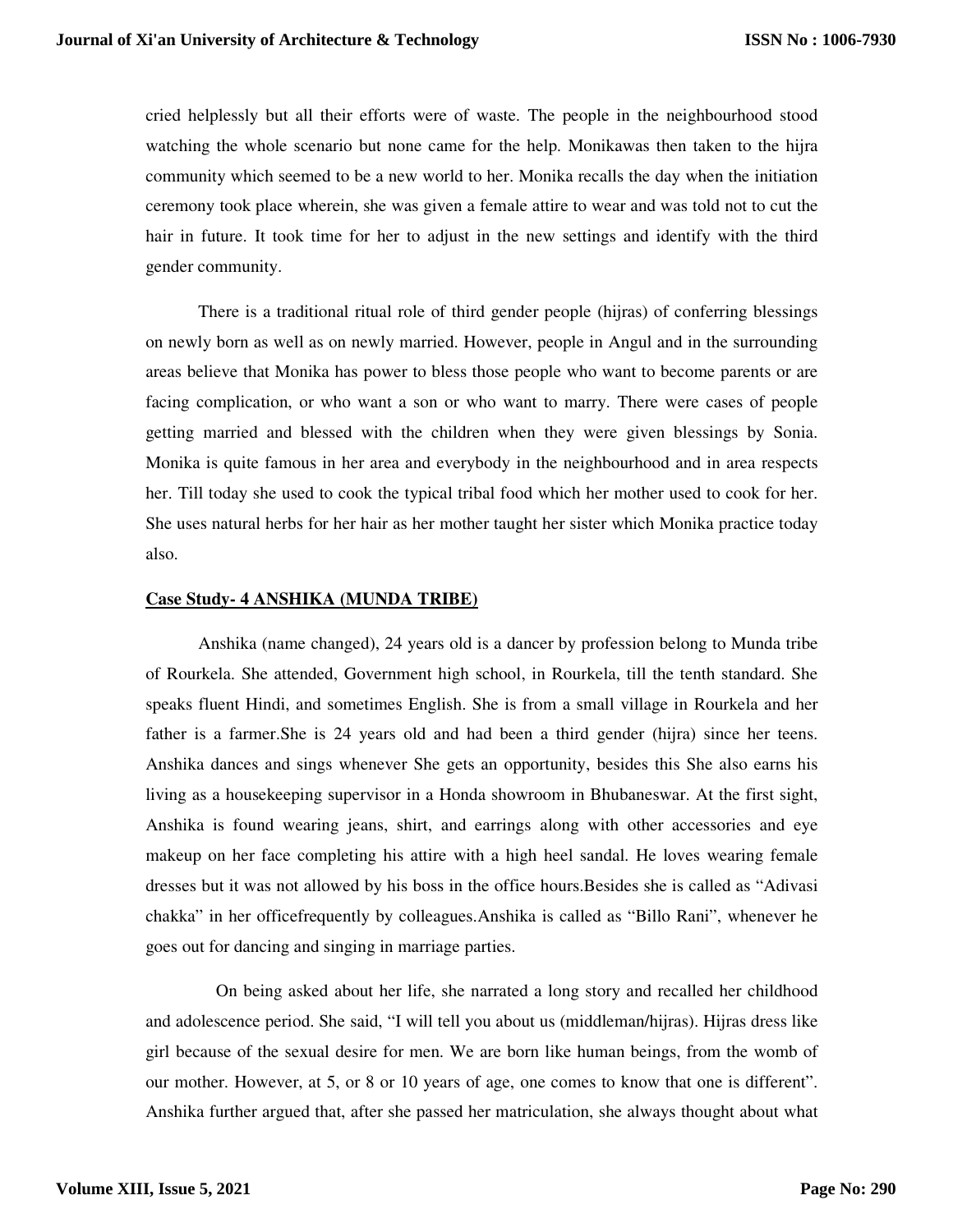she would become in his life, and then argues that she wanted to become a girl. In her words "meinesoocha, meinkyabanoonapni life mein,tohmeineekladkibannapasandkiya."

## **Results and Conclusion:**

The study findout that the socio - economic condition of tribal transgenders. They earn a standard amount but compared to non-tribal transgenders their income and lifestyle varies. Discrimination is there in transgender community too.As restrictions is there for them where to work and how to work. Underdeveloped area is assigned to them for road begging, sex work and for baddhai collection. In private office where some respondents faces restriction for wearing clothes (saree  $\&$  salwar). The desire to wear women's clothes are not allowed to them. Long hair is highly prohibited in office. Coming to lifestyle the life pattern depends on income level of respondents in the study area. Higher the income higher the standard of living, good food habits and good wearing of clothes etc. But the lifestyle of non-tribal transgenders are more good and prominent.Besides, coming to forms of discrimination verbal abuse,nonpayment from customers (sex work), physical violence from customers (sex work and road begging) while doing sex work and non-acceptance from general society and family.But some peculiar things came to limelight that in tribal communities' acceptance is more for a transgender child in their families. The stigma is very less for them as compared to mainstream society. Being a tribal the respondents donot follow tribal way of life as they are tuned with transgender way of life. But in food habits and natural health care still they practice there traditional families methods. So, more research is required on those issues to get more new dimensions to explore among tribal transgenders.

# **References**

- 1) Chakrapani, V., Kavi, A.R., Ramakrishnan, L.R., Gupta, R., Rappoport, C., Raghavan, S.S. (2002). HIV prevention among men who have sex with men (MSM) in India: review of current scenario and recommendations: SAATHI (Solidarity and Action Against The HIV Infection in India) Working Group on HIV Prevention and Care among Indian GLBT/Sexuality Minority Communities.
- 2) Chakrapani, V. (2010). Hijras/Transgender Women in India: HIV, Human Rights and Social Exclusion. United Nations Development Programme (UNDP), India
- 3) Gilbert, D. A., Gilbert, D. M., Jordan, G. H., Schlossberg, S. M and Chesson, R. R. (1998) Ulnar Forearm Free Flap for Phallic Construction in Transsexuals, In R. M.